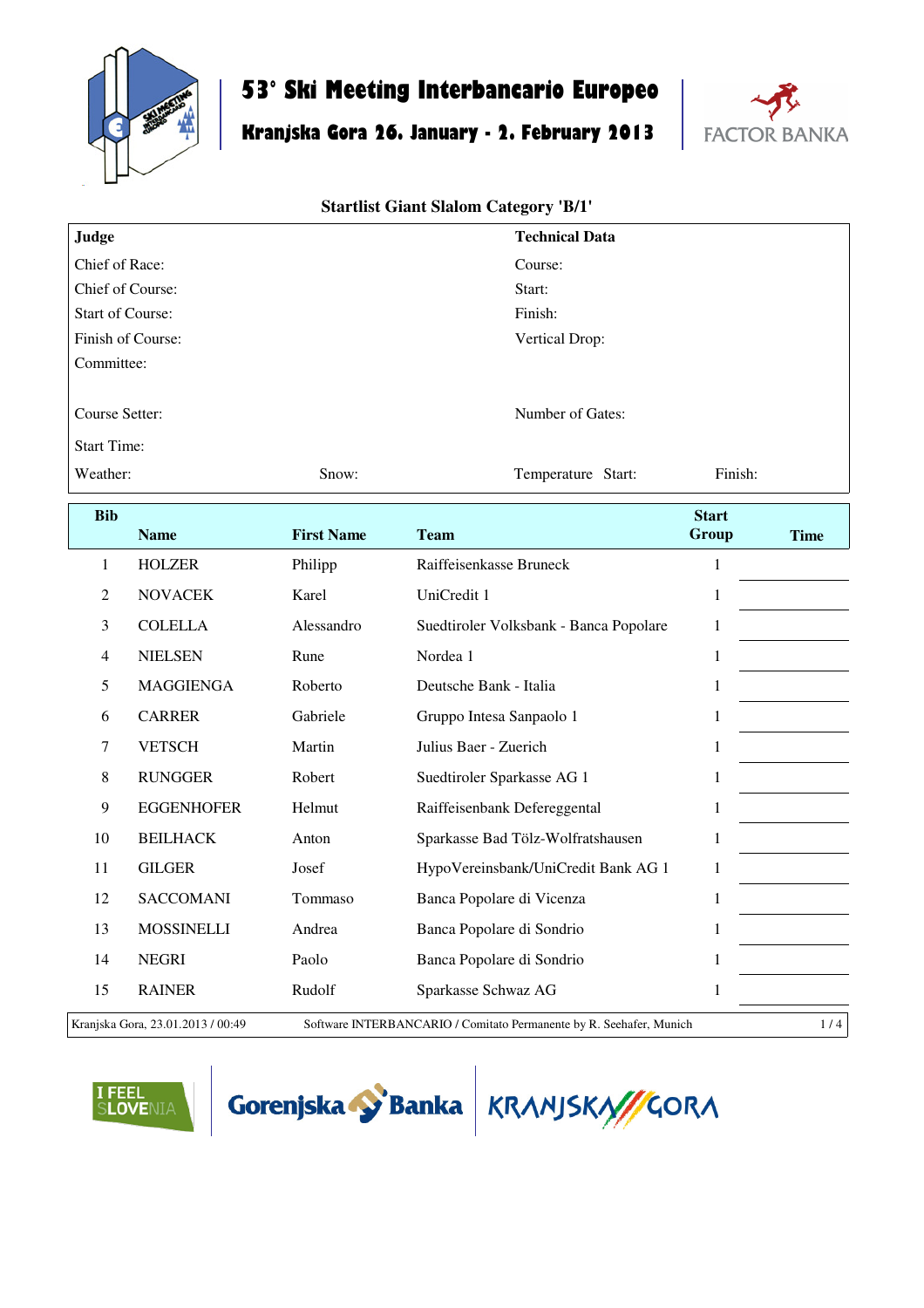#### **Startlist Giant Slalom Category 'B/1'**

| <b>Bib</b> | <b>Name</b>         | <b>First Name</b> | <b>Team</b>                            | <b>Start</b><br>Group | <b>Time</b> |
|------------|---------------------|-------------------|----------------------------------------|-----------------------|-------------|
| 16         | <b>LUNDSTROEM</b>   | Henrik            | Svenska Handelsbanken                  | $\mathbf{1}$          |             |
| 17         | <b>INVITTI</b>      | Christian         | Banca Popolare di Sondrio II           | 1                     |             |
| 18         | <b>PARRAVICINI</b>  | Giorgio           | Banca Popolare di Sondrio II           | 1                     |             |
| 19         | PELLEGATTA          | Valerio           | Banca Popolare di Sondrio              | 1                     |             |
| 20         | <b>HOF</b>          | Dominik           | Credit Suisse 1                        | $\overline{2}$        |             |
| 21         | DI GIULIO           | Saverio           | Gruppo Banca Monte dei Paschi di Siena | $\sqrt{2}$            |             |
| 22         | <b>MALL</b>         | Andrea            | Graubuendner Kantonalbank - Chur       | $\sqrt{2}$            |             |
| 23         | <b>GABBRIELLINI</b> | Tommaso           | Gruppo Banca Monte dei Paschi di Siena | $\sqrt{2}$            |             |
| 24         | <b>GAZZIN</b>       | Tommaso           | Banca Popolare di Vicenza              | 2                     |             |
| 25         | <b>CEH</b>          | Miha              | Nova Kreditna Banka - Maribor          | 2                     |             |
| 26         | <b>FABBRI</b>       | Luca              | Gruppo Intesa Sanpaolo 1               | 2                     |             |
| 27         | <b>DUSILEK</b>      | Jakub             | UniCredit 1                            | $\mathfrak{2}$        |             |
| 28         | <b>KÄRCHER</b>      | Reto              | Julius Baer - Zuerich                  | 2                     |             |
| 29         | <b>GÜNGERICH</b>    | Reto              | <b>Bank Vontobel AG</b>                | 2                     |             |
| 30         | <b>CONCARI</b>      | Stefano           | Gruppo BPER                            | $\overline{c}$        |             |
| 31         | <b>BERNARD</b>      | Andre             | HypoVereinsbank/UniCredit Bank AG 1    | $\overline{2}$        |             |
| 32         | <b>CROPPO</b>       | Francesco         | UniCredit 2                            | $\overline{c}$        |             |
| 33         | <b>BACHMEIER</b>    | Thomas            | <b>BayernLB</b> Muenchen               | 2                     |             |
| 34         | <b>VOLK</b>         | Christian         | Sparkasse Bad Tölz-Wolfratshausen      | 3                     |             |
| 35         | <b>HAUKO</b>        | Klemen            | UniCredit 1                            | 3                     |             |
| 36         | <b>TREDICINI</b>    | Massimo           | Gruppo Credito Valtellinese            | 3                     |             |
| 37         | <b>HEINZER</b>      | Peter             | Luzerner Kantonalbank                  | 3                     |             |
| 38         | <b>MARCHELLI</b>    | Marco             | Banca Popolare di Vicenza              | 3                     |             |
| 39         | <b>BELTRAMINO</b>   | Paolo             | <b>UBI Banca Gruppo 1</b>              | 3                     |             |
| 40         | <b>PERATHONER</b>   | Thomas            | Suedtiroler Volksbank - Banca Popolare | 3                     |             |
| 41         | <b>DANIELSEN</b>    | Torstein          | <b>DNB Bank ASA 1</b>                  | 3                     |             |
| 42         | DE MARZO            | Paolo             | Gruppo Intesa Sanpaolo 1               | 3                     |             |
| 43         | <b>LAPINSKI</b>     | Dariusz           | UniCredit 2                            | 3                     |             |
| 44         | <b>KRASEVEC</b>     | Primoz            | Bankart Nova Ljubljanska Banka         | 3                     |             |
| 45         | <b>SCHOCH</b>       | Oliver            | UBS AG - 1                             | 3                     |             |
| 46         | <b>ROCCO</b>        | Andréa            | <b>UBI Banca Gruppo 1</b>              | 3                     |             |
| 47         | <b>WOHLWEND</b>     | Thomas            | Raiffeisen Schweiz                     | 3                     |             |
| 48         | <b>KMIT</b>         | Tomas             | Gruppo Intesa Sanpaolo Estero          | 3                     |             |
| 49         | <b>FAMOS</b>        | Jon Armon         | Raiffeisen Schweiz                     | 3                     |             |
| 50         | <b>MERELLI</b>      | Luca              | <b>UBI Banca Gruppo 1</b>              | 3                     |             |
| 51         | <b>KORFITSEN</b>    | Kristian          | UBS AG - 1                             | 4                     |             |
|            |                     |                   |                                        |                       |             |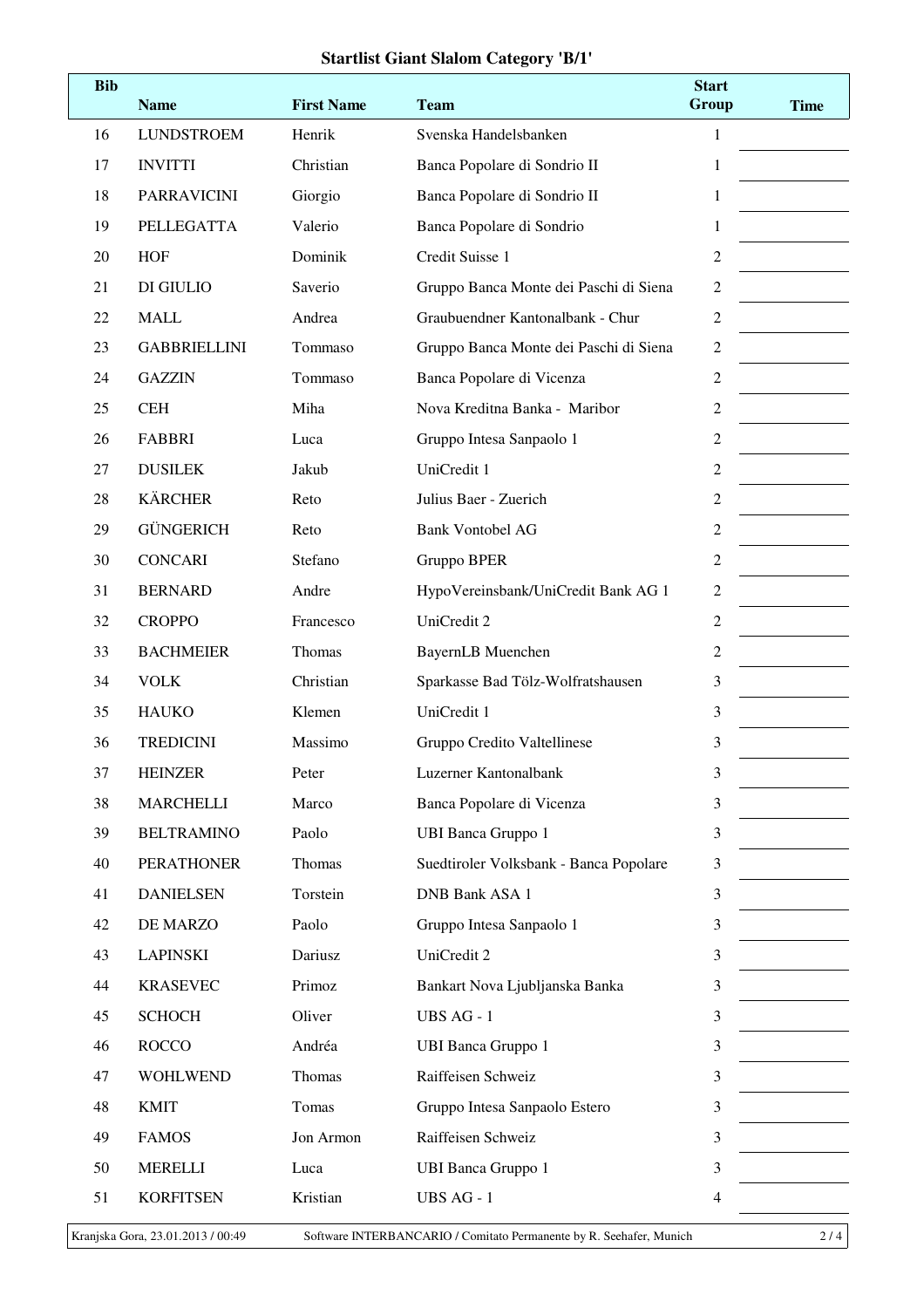#### **Startlist Giant Slalom Category 'B/1'**

| Stefan<br>4<br><b>HERRMANN</b><br>52<br>Landesbank Baden-Wuerttemberg<br><b>GAMS</b><br>53<br>Martin<br>Sparkasse Bad Tölz-Wolfratshausen<br>$\overline{4}$<br><b>BORIERO</b><br>Marco<br>Gruppo Intesa Sanpaolo 2<br>54<br>4<br>55<br><b>FRAENKEL</b><br>Anders<br>Nordea 1<br>4<br><b>RICCI</b><br>Massimiliano<br>Gruppo BPER<br>56<br>$\overline{4}$<br><b>HODEL</b><br>Bernhard<br>Luzerner Kantonalbank<br>57<br>4<br>Fred Arne<br>58<br>SOMMERSTAD<br><b>DNB Bank ASA 1</b><br>4<br><b>BALDESSARI</b><br>Mauro<br>Cassa Rurale Lavis-Valle di Cembra<br>59<br>4<br><b>PARKELJ</b><br>Klemen<br>UniCredit Banka Slovenija<br>4<br>60<br><b>LUTZ</b><br>Stefan<br>Deutsche Bank Deutschland<br>61<br>4<br><b>PELJHAN</b><br>5<br>62<br>Jure<br>Nova Ljubljanska Banka - Ljubljana<br><b>HELLSTRAND</b><br>Anders<br>Nordea 1<br>5<br>63<br><b>TOMSON</b><br>Toomas<br>Nordea 1<br>5<br>64<br><b>MAIER</b><br>Credit Suisse 1<br>5<br>65<br>Jürgen<br><b>GIALLEONARDO</b><br>Carlo<br>Banca Popolare di Lanciano e Sulmona<br>5<br>66<br>TOMAŽIČ<br>Jaka<br>UniCredit Banka Slovenija<br>5<br>67<br><b>MARTHINSEN</b><br>Haakon J.<br><b>DNB Bank ASA 1</b><br>5<br>68<br><b>KADUNC</b><br>Iztok<br>Sberbank Slovenija<br>69<br>5<br>Banca di Cividale<br><b>STIPCOVICH</b><br>Davide<br>5<br>70<br><b>GRIMM</b><br>Simon<br>Landesbank Baden-Wuerttemberg<br>5<br>71<br><b>ANGHINETTI</b><br>Andrea<br>5<br>72<br>Gruppo BPER<br>73<br><b>FIKRLE</b><br>Antonin<br>UniCredit 1<br>5<br>Raiffeisenkasse Bruneck<br><b>THOMASER</b><br>5<br>74<br>Egon<br><b>LUONGO</b><br>Gruppo Banca Monte dei Paschi di Siena<br>75<br>Luca<br>5<br><b>SBARDELLA</b><br>Massimo<br>Gruppo Intesa Sanpaolo 2<br>76<br>5<br><b>SCHNITZER</b><br>Raiffeisenkasse Partschins<br>Hannes<br>5<br>77<br>Rok<br><b>HUDOVORNIK</b><br>Abanka Ljubljana D. D.<br>78<br>5<br><b>KRKALIC</b><br>Almir<br>Gruppo Intesa Sanpaolo Estero<br>79<br>5<br>Credit Suisse 1<br><b>BANDI</b><br>Adnré<br>80<br>5<br><b>ZNIDAR</b><br><b>Boris</b><br>Sberbank Slovenija<br>81<br>5<br><b>STONIC</b><br>82<br>Nova Kreditna Banka - Maribor<br>5<br>Samo |
|----------------------------------------------------------------------------------------------------------------------------------------------------------------------------------------------------------------------------------------------------------------------------------------------------------------------------------------------------------------------------------------------------------------------------------------------------------------------------------------------------------------------------------------------------------------------------------------------------------------------------------------------------------------------------------------------------------------------------------------------------------------------------------------------------------------------------------------------------------------------------------------------------------------------------------------------------------------------------------------------------------------------------------------------------------------------------------------------------------------------------------------------------------------------------------------------------------------------------------------------------------------------------------------------------------------------------------------------------------------------------------------------------------------------------------------------------------------------------------------------------------------------------------------------------------------------------------------------------------------------------------------------------------------------------------------------------------------------------------------------------------------------------------------------------------------------------------------------------------------------------------------------------------------------------------------------------------------------------------------------------------------------------------------------------------------------------------------------------------------------------|
|                                                                                                                                                                                                                                                                                                                                                                                                                                                                                                                                                                                                                                                                                                                                                                                                                                                                                                                                                                                                                                                                                                                                                                                                                                                                                                                                                                                                                                                                                                                                                                                                                                                                                                                                                                                                                                                                                                                                                                                                                                                                                                                            |
|                                                                                                                                                                                                                                                                                                                                                                                                                                                                                                                                                                                                                                                                                                                                                                                                                                                                                                                                                                                                                                                                                                                                                                                                                                                                                                                                                                                                                                                                                                                                                                                                                                                                                                                                                                                                                                                                                                                                                                                                                                                                                                                            |
|                                                                                                                                                                                                                                                                                                                                                                                                                                                                                                                                                                                                                                                                                                                                                                                                                                                                                                                                                                                                                                                                                                                                                                                                                                                                                                                                                                                                                                                                                                                                                                                                                                                                                                                                                                                                                                                                                                                                                                                                                                                                                                                            |
|                                                                                                                                                                                                                                                                                                                                                                                                                                                                                                                                                                                                                                                                                                                                                                                                                                                                                                                                                                                                                                                                                                                                                                                                                                                                                                                                                                                                                                                                                                                                                                                                                                                                                                                                                                                                                                                                                                                                                                                                                                                                                                                            |
|                                                                                                                                                                                                                                                                                                                                                                                                                                                                                                                                                                                                                                                                                                                                                                                                                                                                                                                                                                                                                                                                                                                                                                                                                                                                                                                                                                                                                                                                                                                                                                                                                                                                                                                                                                                                                                                                                                                                                                                                                                                                                                                            |
|                                                                                                                                                                                                                                                                                                                                                                                                                                                                                                                                                                                                                                                                                                                                                                                                                                                                                                                                                                                                                                                                                                                                                                                                                                                                                                                                                                                                                                                                                                                                                                                                                                                                                                                                                                                                                                                                                                                                                                                                                                                                                                                            |
|                                                                                                                                                                                                                                                                                                                                                                                                                                                                                                                                                                                                                                                                                                                                                                                                                                                                                                                                                                                                                                                                                                                                                                                                                                                                                                                                                                                                                                                                                                                                                                                                                                                                                                                                                                                                                                                                                                                                                                                                                                                                                                                            |
|                                                                                                                                                                                                                                                                                                                                                                                                                                                                                                                                                                                                                                                                                                                                                                                                                                                                                                                                                                                                                                                                                                                                                                                                                                                                                                                                                                                                                                                                                                                                                                                                                                                                                                                                                                                                                                                                                                                                                                                                                                                                                                                            |
|                                                                                                                                                                                                                                                                                                                                                                                                                                                                                                                                                                                                                                                                                                                                                                                                                                                                                                                                                                                                                                                                                                                                                                                                                                                                                                                                                                                                                                                                                                                                                                                                                                                                                                                                                                                                                                                                                                                                                                                                                                                                                                                            |
|                                                                                                                                                                                                                                                                                                                                                                                                                                                                                                                                                                                                                                                                                                                                                                                                                                                                                                                                                                                                                                                                                                                                                                                                                                                                                                                                                                                                                                                                                                                                                                                                                                                                                                                                                                                                                                                                                                                                                                                                                                                                                                                            |
|                                                                                                                                                                                                                                                                                                                                                                                                                                                                                                                                                                                                                                                                                                                                                                                                                                                                                                                                                                                                                                                                                                                                                                                                                                                                                                                                                                                                                                                                                                                                                                                                                                                                                                                                                                                                                                                                                                                                                                                                                                                                                                                            |
|                                                                                                                                                                                                                                                                                                                                                                                                                                                                                                                                                                                                                                                                                                                                                                                                                                                                                                                                                                                                                                                                                                                                                                                                                                                                                                                                                                                                                                                                                                                                                                                                                                                                                                                                                                                                                                                                                                                                                                                                                                                                                                                            |
|                                                                                                                                                                                                                                                                                                                                                                                                                                                                                                                                                                                                                                                                                                                                                                                                                                                                                                                                                                                                                                                                                                                                                                                                                                                                                                                                                                                                                                                                                                                                                                                                                                                                                                                                                                                                                                                                                                                                                                                                                                                                                                                            |
|                                                                                                                                                                                                                                                                                                                                                                                                                                                                                                                                                                                                                                                                                                                                                                                                                                                                                                                                                                                                                                                                                                                                                                                                                                                                                                                                                                                                                                                                                                                                                                                                                                                                                                                                                                                                                                                                                                                                                                                                                                                                                                                            |
|                                                                                                                                                                                                                                                                                                                                                                                                                                                                                                                                                                                                                                                                                                                                                                                                                                                                                                                                                                                                                                                                                                                                                                                                                                                                                                                                                                                                                                                                                                                                                                                                                                                                                                                                                                                                                                                                                                                                                                                                                                                                                                                            |
|                                                                                                                                                                                                                                                                                                                                                                                                                                                                                                                                                                                                                                                                                                                                                                                                                                                                                                                                                                                                                                                                                                                                                                                                                                                                                                                                                                                                                                                                                                                                                                                                                                                                                                                                                                                                                                                                                                                                                                                                                                                                                                                            |
|                                                                                                                                                                                                                                                                                                                                                                                                                                                                                                                                                                                                                                                                                                                                                                                                                                                                                                                                                                                                                                                                                                                                                                                                                                                                                                                                                                                                                                                                                                                                                                                                                                                                                                                                                                                                                                                                                                                                                                                                                                                                                                                            |
|                                                                                                                                                                                                                                                                                                                                                                                                                                                                                                                                                                                                                                                                                                                                                                                                                                                                                                                                                                                                                                                                                                                                                                                                                                                                                                                                                                                                                                                                                                                                                                                                                                                                                                                                                                                                                                                                                                                                                                                                                                                                                                                            |
|                                                                                                                                                                                                                                                                                                                                                                                                                                                                                                                                                                                                                                                                                                                                                                                                                                                                                                                                                                                                                                                                                                                                                                                                                                                                                                                                                                                                                                                                                                                                                                                                                                                                                                                                                                                                                                                                                                                                                                                                                                                                                                                            |
|                                                                                                                                                                                                                                                                                                                                                                                                                                                                                                                                                                                                                                                                                                                                                                                                                                                                                                                                                                                                                                                                                                                                                                                                                                                                                                                                                                                                                                                                                                                                                                                                                                                                                                                                                                                                                                                                                                                                                                                                                                                                                                                            |
|                                                                                                                                                                                                                                                                                                                                                                                                                                                                                                                                                                                                                                                                                                                                                                                                                                                                                                                                                                                                                                                                                                                                                                                                                                                                                                                                                                                                                                                                                                                                                                                                                                                                                                                                                                                                                                                                                                                                                                                                                                                                                                                            |
|                                                                                                                                                                                                                                                                                                                                                                                                                                                                                                                                                                                                                                                                                                                                                                                                                                                                                                                                                                                                                                                                                                                                                                                                                                                                                                                                                                                                                                                                                                                                                                                                                                                                                                                                                                                                                                                                                                                                                                                                                                                                                                                            |
|                                                                                                                                                                                                                                                                                                                                                                                                                                                                                                                                                                                                                                                                                                                                                                                                                                                                                                                                                                                                                                                                                                                                                                                                                                                                                                                                                                                                                                                                                                                                                                                                                                                                                                                                                                                                                                                                                                                                                                                                                                                                                                                            |
|                                                                                                                                                                                                                                                                                                                                                                                                                                                                                                                                                                                                                                                                                                                                                                                                                                                                                                                                                                                                                                                                                                                                                                                                                                                                                                                                                                                                                                                                                                                                                                                                                                                                                                                                                                                                                                                                                                                                                                                                                                                                                                                            |
|                                                                                                                                                                                                                                                                                                                                                                                                                                                                                                                                                                                                                                                                                                                                                                                                                                                                                                                                                                                                                                                                                                                                                                                                                                                                                                                                                                                                                                                                                                                                                                                                                                                                                                                                                                                                                                                                                                                                                                                                                                                                                                                            |
|                                                                                                                                                                                                                                                                                                                                                                                                                                                                                                                                                                                                                                                                                                                                                                                                                                                                                                                                                                                                                                                                                                                                                                                                                                                                                                                                                                                                                                                                                                                                                                                                                                                                                                                                                                                                                                                                                                                                                                                                                                                                                                                            |
|                                                                                                                                                                                                                                                                                                                                                                                                                                                                                                                                                                                                                                                                                                                                                                                                                                                                                                                                                                                                                                                                                                                                                                                                                                                                                                                                                                                                                                                                                                                                                                                                                                                                                                                                                                                                                                                                                                                                                                                                                                                                                                                            |
|                                                                                                                                                                                                                                                                                                                                                                                                                                                                                                                                                                                                                                                                                                                                                                                                                                                                                                                                                                                                                                                                                                                                                                                                                                                                                                                                                                                                                                                                                                                                                                                                                                                                                                                                                                                                                                                                                                                                                                                                                                                                                                                            |
|                                                                                                                                                                                                                                                                                                                                                                                                                                                                                                                                                                                                                                                                                                                                                                                                                                                                                                                                                                                                                                                                                                                                                                                                                                                                                                                                                                                                                                                                                                                                                                                                                                                                                                                                                                                                                                                                                                                                                                                                                                                                                                                            |
|                                                                                                                                                                                                                                                                                                                                                                                                                                                                                                                                                                                                                                                                                                                                                                                                                                                                                                                                                                                                                                                                                                                                                                                                                                                                                                                                                                                                                                                                                                                                                                                                                                                                                                                                                                                                                                                                                                                                                                                                                                                                                                                            |
|                                                                                                                                                                                                                                                                                                                                                                                                                                                                                                                                                                                                                                                                                                                                                                                                                                                                                                                                                                                                                                                                                                                                                                                                                                                                                                                                                                                                                                                                                                                                                                                                                                                                                                                                                                                                                                                                                                                                                                                                                                                                                                                            |
| <b>GOERLICH</b><br>Sparkasse Bad Tölz-Wolfratshausen<br>83<br>Jürgen<br>5                                                                                                                                                                                                                                                                                                                                                                                                                                                                                                                                                                                                                                                                                                                                                                                                                                                                                                                                                                                                                                                                                                                                                                                                                                                                                                                                                                                                                                                                                                                                                                                                                                                                                                                                                                                                                                                                                                                                                                                                                                                  |
| <b>PISKUR</b><br>SKB - Societe Generale Group - Ljubljana<br>5<br>84<br>Joze                                                                                                                                                                                                                                                                                                                                                                                                                                                                                                                                                                                                                                                                                                                                                                                                                                                                                                                                                                                                                                                                                                                                                                                                                                                                                                                                                                                                                                                                                                                                                                                                                                                                                                                                                                                                                                                                                                                                                                                                                                               |
| <b>KOŽUH</b><br>85<br>Marko<br>Sberbank Slovenija<br>5                                                                                                                                                                                                                                                                                                                                                                                                                                                                                                                                                                                                                                                                                                                                                                                                                                                                                                                                                                                                                                                                                                                                                                                                                                                                                                                                                                                                                                                                                                                                                                                                                                                                                                                                                                                                                                                                                                                                                                                                                                                                     |
| <b>MERLER</b><br>Cassa Rurale Lavis-Valle di Cembra<br>86<br>Tiziano<br>5                                                                                                                                                                                                                                                                                                                                                                                                                                                                                                                                                                                                                                                                                                                                                                                                                                                                                                                                                                                                                                                                                                                                                                                                                                                                                                                                                                                                                                                                                                                                                                                                                                                                                                                                                                                                                                                                                                                                                                                                                                                  |
| <b>REDNJAK</b><br>87<br>Boštjan<br>Sberbank Slovenija<br>5                                                                                                                                                                                                                                                                                                                                                                                                                                                                                                                                                                                                                                                                                                                                                                                                                                                                                                                                                                                                                                                                                                                                                                                                                                                                                                                                                                                                                                                                                                                                                                                                                                                                                                                                                                                                                                                                                                                                                                                                                                                                 |

Kranjska Gora, 23.01.2013 / 00:49 Software INTERBANCARIO / Comitato Permanente by R. Seehafer, Munich 3 / 4 3 / 4